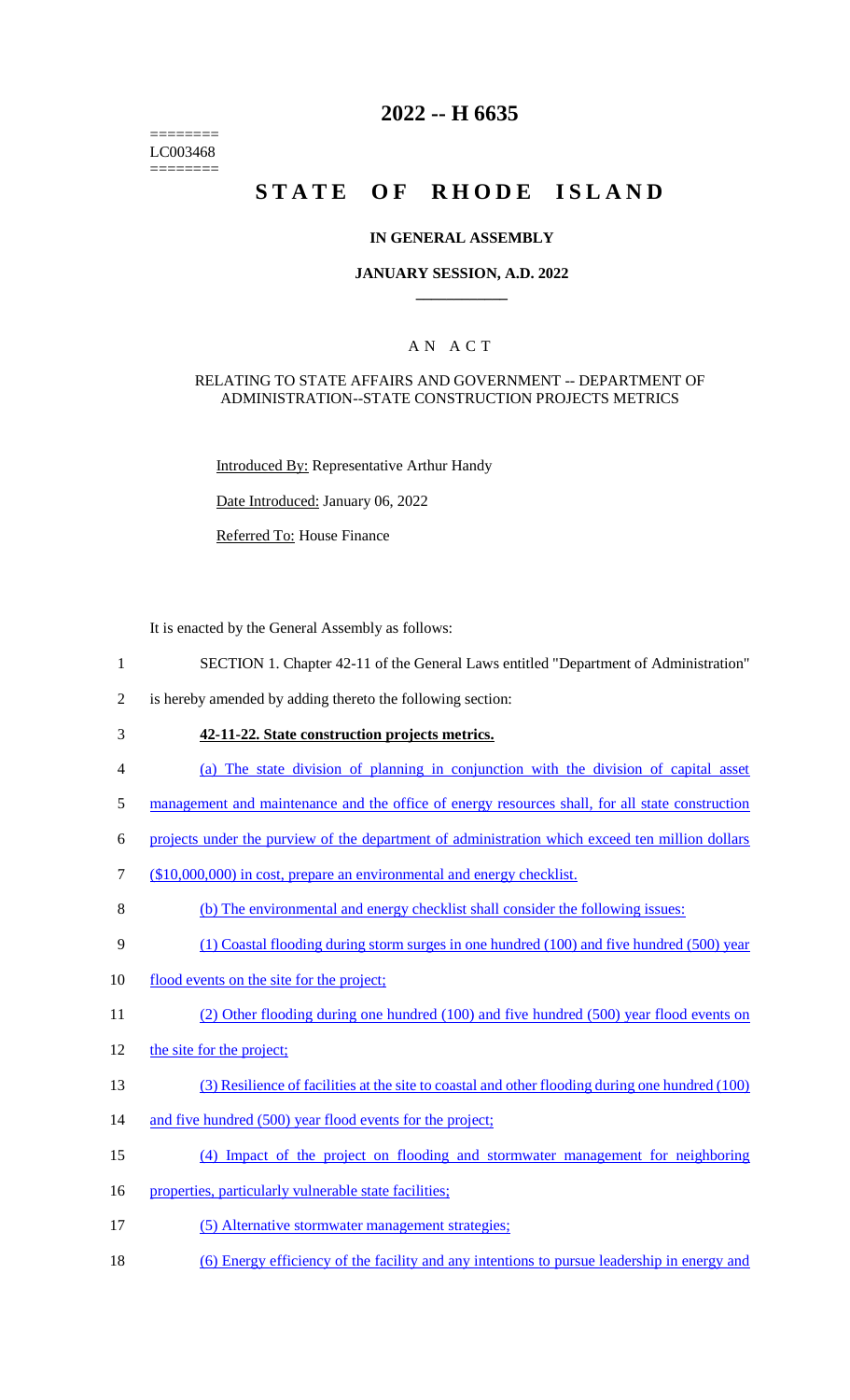- 1 environmental design (LEED) or other similar standards for the project;
- 2 (7) Any present value costs/savings/comparisons/evaluations used for heating, ventilation, 3 and air conditioning (HVAC) systems;
- 4 (8) Intentions and plans to use efficient, renewable or any alternative energy sources on the 5 project;
- 6 (9) Access to public transit, pedestrians and bicycles; and
- 7 (10) Any other environmental and energy issues that the department of administration

8 deems necessary, critical, and relevant to the long-term success of the project.

9 (c) Once created, the planning division shall make the checklist available to those persons

- 10 within the department of administration who are responsible for the management of the state
- 11 construction projects meeting the criteria set forth in subsection (a) of this section. The person
- 12 responsible for the management of the construction project shall complete the checklist and shall

13 sign it and certify that it will be maintained and placed with all other publicly accessible

- 14 construction project materials in accordance with applicable retention records policies.
- 15 (d) Nothing herein shall require the checklist to be completed to the satisfaction of the
- 16 division of planning. Rather, the intent of this section is to consider the substance contained in the
- 17 checklist during the design and construction phases of a building construction project.
- 18 (e) Where possible, other branches, departments, agencies, and institutions of the state shall
- 19 create and consider a similar checklist where applicable.
- 20 SECTION 2. This act shall take effect upon passage.

======== LC003468 ========